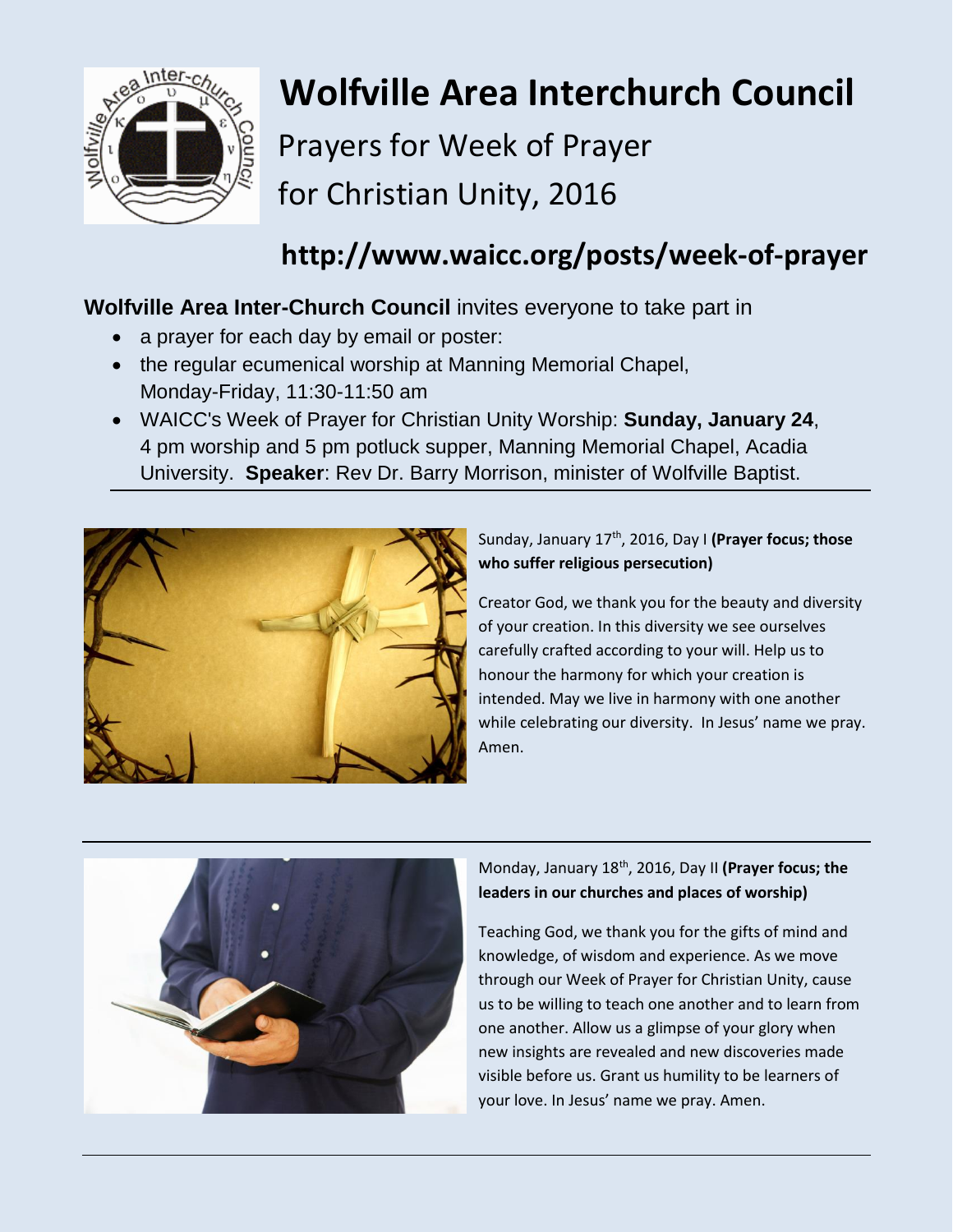## Prayers for Week of Prayer for Christian Unity, 2016, p.2



#### Tuesday, January 19th, 2016, Day III **(Prayer focus; Christian denominations around the world)**

Patient God, we confess that at times we are a stubborn people. We fall to the temptation of thinking that only our opinions, our way of doing things are the only ones acceptable to you. Help us to value our Christian brothers and sisters whose ways differ from our own. Instill with in us a desire always to focus upon the centrality of your divine love. We pray in Jesus' name. Amen.



#### Wednesday, January 20<sup>th</sup>, Day IV (Prayer focus; people **of all faiths and world views)**

Holy God, we thank you for the technology and development in our world that helps inform us about everyone around the globe. We pray for our global sisters and brothers who are not within the rooms of

the house of our Christian faith but who are no less valued as your children. Teach us to move beyond tolerance and into realms of acceptance, even as we strive to bear witness to your Gospel to all people. We pray in Jesus' name. Amen.



#### Thursday, January 21st, Day V **(Prayer focus; refugees and the impoverished)**

Loving God, we thank you for the many ways your love has been made known to us in our lives. Help us not to rest on that love and do nothing. Teach us to express your love to others in what we say, think and do. Cause us to be moved from our pews and places of worship out into the world so that all might see your great compassion for creation. We pray in Jesus' name. Amen.